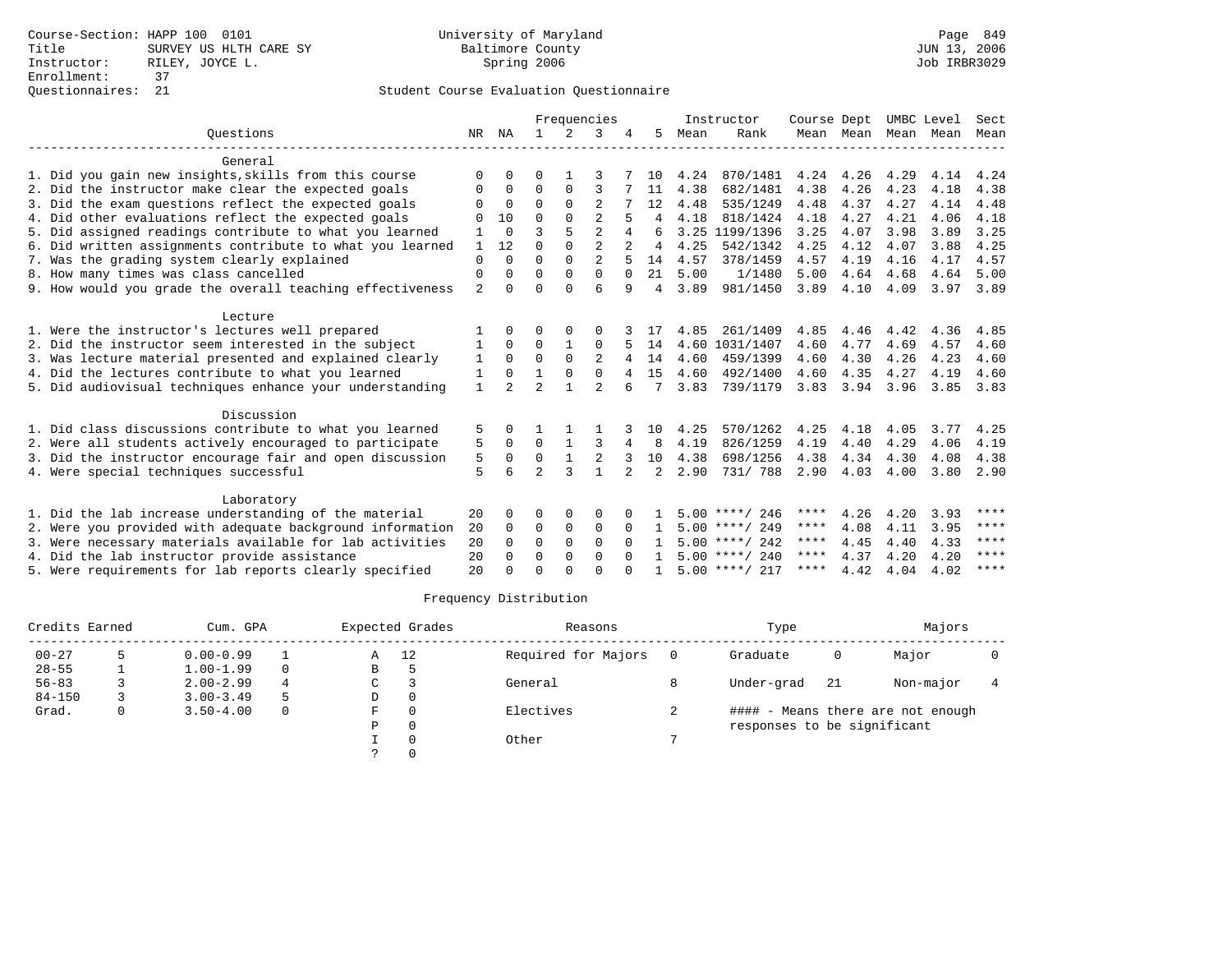|                                                              |    | Frequencies    |                |                |                |          | Instructor     | Course Dept |                    | UMBC Level  |                     | Sect |      |             |
|--------------------------------------------------------------|----|----------------|----------------|----------------|----------------|----------|----------------|-------------|--------------------|-------------|---------------------|------|------|-------------|
| Ouestions                                                    | NR | NA             | $\mathbf{1}$   | $\overline{2}$ | 3              |          | 5              | Mean        | Rank               |             | Mean Mean Mean Mean |      |      | Mean        |
|                                                              |    |                |                |                |                |          |                |             |                    |             |                     |      |      |             |
| General                                                      |    |                |                |                |                |          |                |             |                    |             |                     |      |      |             |
| 1. Did you gain new insights, skills from this course        | 3  |                |                |                | 3              |          | 20             | 4.30        | 780/1481           | 4.30        | 4.26                | 4.29 | 4.40 | 4.30        |
| 2. Did the instructor make clear the expected goals          | 3  | $\Omega$       | $\Omega$       |                | 8              |          | 15             | 4.15        | 917/1481           | 4.15        | 4.26                | 4.23 | 4.29 | 4.15        |
| 3. Did the exam questions reflect the expected goals         | 3  | 1              | 1              |                | 1              | 12       | 17             | 4.34        | 671/1249           | 4.34        | 4.37                | 4.27 | 4.36 | 4.34        |
| 4. Did other evaluations reflect the expected goals          | 3  | 14             | $\Omega$       |                | $\overline{4}$ |          | 11             | 4.26        | 728/1424           | 4.26        | 4.27                | 4.21 | 4.28 | 4.26        |
| 5. Did assigned readings contribute to what you learned      | 3  | $\overline{4}$ | 3              |                |                |          | 13             | 3.83        | 861/1396           | 3.83        | 4.07                | 3.98 | 3.94 | 3.83        |
| 6. Did written assignments contribute to what you learned    | 3  | 19             | $\mathbf{1}$   |                | $\overline{2}$ |          | 8              | 4.07        | 713/1342           | 4.07        | 4.12                | 4.07 | 4.05 | 4.07        |
| 7. Was the grading system clearly explained                  | 3  | $\mathbf{1}$   | $\mathbf{1}$   | $\Omega$       | 5              | 3        | 23             | 4.47        | 520/1459           | 4.47        | 4.19                | 4.16 | 4.17 | 4.47        |
| 8. How many times was class cancelled                        | 3  | $\Omega$       | $\mathbf{1}$   | $\mathbf{1}$   | $\overline{4}$ | 2.5      | 2              |             | 3.79 1436/1480     | 3.79        | 4.64                | 4.68 | 4.68 | 3.79        |
| 9. How would you grade the overall teaching effectiveness    | 8  | $\Omega$       | $\mathfrak{D}$ |                | 5              | 7        | 13             | 4.00        | 836/1450           | 4.00        | 4.10                | 4.09 | 4.15 | 4.00        |
|                                                              |    |                |                |                |                |          |                |             |                    |             |                     |      |      |             |
| Lecture                                                      |    |                |                |                |                |          |                |             |                    |             |                     |      |      |             |
| 1. Were the instructor's lectures well prepared              | 3  |                |                |                |                |          | 12             |             | 3.82 1236/1409     | 3.82        | 4.46                | 4.42 | 4.47 | 3.82        |
| 2. Did the instructor seem interested in the subject         | 3  | $\Omega$       | $\Omega$       | 2              | 0              |          | 29             | 4.76        | 823/1407           | 4.76        | 4.77                | 4.69 | 4.78 | 4.76        |
| 3. Was lecture material presented and explained clearly      | 3  | $\Omega$       | $\Omega$       | $\mathbf{1}$   | 7              |          | 18             | 4.27        | 810/1399           | 4.27        | 4.30                | 4.26 | 4.29 | 4.27        |
| 4. Did the lectures contribute to what you learned           | 4  | $\Omega$       | 1              | 2              | 5              |          | 18             | 4.19        | 921/1400           | 4.19        | 4.35                | 4.27 | 4.34 | 4.19        |
| 5. Did audiovisual techniques enhance your understanding     | 4  |                | $\mathfrak{D}$ | $\mathbf{3}$   | 7              | 10       | 9              | 3.68        | 836/1179           | 3.68        | 3.94                | 3.96 | 4.05 | 3.68        |
|                                                              |    |                |                |                |                |          |                |             |                    |             |                     |      |      |             |
| Discussion                                                   |    |                |                |                |                |          |                |             |                    |             |                     |      |      |             |
| 1. Did class discussions contribute to what you learned      | 15 | $\Omega$       | 2              | $\Omega$       | 4              |          | 10             | 4.00        | 708/1262           | 4.00        | 4.18                | 4.05 | 4.11 | 4.00        |
| 2. Were all students actively encouraged to participate      | 15 | $\Omega$       | $\mathbf{1}$   | $\Omega$       | 2              | 5        | 13             | 4.38        | 694/1259           | 4.38        | 4.40                | 4.29 | 4.34 | 4.38        |
| 3. Did the instructor encourage fair and open discussion     | 15 | $\mathbf 0$    | $\Omega$       | $\Omega$       | 3              | 5        | 13             | 4.48        | 603/1256           | 4.48        | 4.34                | 4.30 | 4.28 | 4.48        |
| 4. Were special techniques successful                        | 15 | 10             | $\overline{a}$ | $\overline{2}$ | $\mathfrak{D}$ |          | $\overline{4}$ | 3.27        | 686/788            | 3.27        | 4.03                | 4.00 | 3.98 | 3.27        |
|                                                              |    |                |                |                |                |          |                |             |                    |             |                     |      |      |             |
| Laboratory                                                   |    |                |                |                |                |          |                |             |                    |             |                     |      |      |             |
| 2. Were you provided with adequate background information 35 |    | 0              | 1              | $\Omega$       | <sup>0</sup>   |          | $\Omega$       |             | $1.00$ ****/ 249   | $***$ * *   | 4.08                | 4.11 | 4.32 | ****        |
|                                                              |    |                |                |                |                |          |                |             |                    |             |                     |      |      |             |
| Field Work                                                   |    |                |                |                |                |          |                |             |                    |             |                     |      |      |             |
| 1. Did field experience contribute to what you learned       | 34 | $\Omega$       |                | $\Omega$       | $\Omega$       |          | $\cap$         |             | $2.50$ ****/<br>59 | ****        | 3.92                | 4.30 | 4.67 | ****        |
| 2. Did you clearly understand your evaluation criteria       | 34 | $\Omega$       | $\Omega$       | $\mathbf 0$    | $\mathbf 0$    | 2        | $\Omega$       |             | $4.00$ ****/<br>51 | $***$ * * * | 4.04                | 4.00 | 4.07 | $* * * *$   |
| 3. Was the instructor available for consultation             | 34 |                | $\mathbf 0$    | $\mathbf 0$    | $\mathbf{1}$   | $\Omega$ | $\Omega$       |             | $3.00$ ****/<br>36 | $***$ * *   | 5.00                | 4.60 | 4.64 | $* * * * *$ |
| 4. To what degree could you discuss your evaluations         | 34 | $\mathbf{1}$   | $\Omega$       | $\Omega$       | $\Omega$       |          | $\Omega$       |             | $4.00$ ****/<br>41 | $***$ * * * | 3.68                | 4.26 | 4.69 | $***$       |
|                                                              |    |                |                |                |                |          |                |             |                    |             |                     |      |      |             |
| Self Paced                                                   |    |                |                |                |                |          |                |             |                    |             |                     |      |      | ****        |
| 1. Did self-paced system contribute to what you learned      | 34 |                | ∩              | $\Omega$       | O              |          |                |             | $5.00$ ****/<br>55 | ****        | 3.90                | 4.55 | 4.44 |             |
| 2. Did study questions make clear the expected goal          | 34 | 1              | $\Omega$       | $\Omega$       | $\Omega$       | $\Omega$ | $\mathbf{1}$   |             | $5.00$ ****/<br>31 | ****        | 4.28                | 4.75 | 4.50 | $***$ * * * |

| Credits Earned |   | Cum. GPA      |          |   | Expected Grades | Reasons             |    | Type                        |    | Majors                            |    |
|----------------|---|---------------|----------|---|-----------------|---------------------|----|-----------------------------|----|-----------------------------------|----|
| $00 - 27$      |   | $0.00 - 0.99$ |          | Α | 19              | Required for Majors |    | Graduate                    | 0  | Major                             |    |
| $28 - 55$      |   | $1.00 - 1.99$ | $\Omega$ | В | 8               |                     |    |                             |    |                                   |    |
| $56 - 83$      |   | $2.00 - 2.99$ | 4        | C |                 | General             |    | Under-grad                  | 36 | Non-major                         | 17 |
| $84 - 150$     |   | $3.00 - 3.49$ | 6        | D |                 |                     |    |                             |    |                                   |    |
| Grad.          | 0 | $3.50 - 4.00$ | 5        | F |                 | Electives           |    |                             |    | #### - Means there are not enough |    |
|                |   |               |          | Ρ | 0               |                     |    | responses to be significant |    |                                   |    |
|                |   |               |          |   |                 | Other               | Τ. |                             |    |                                   |    |
|                |   |               |          |   |                 |                     |    |                             |    |                                   |    |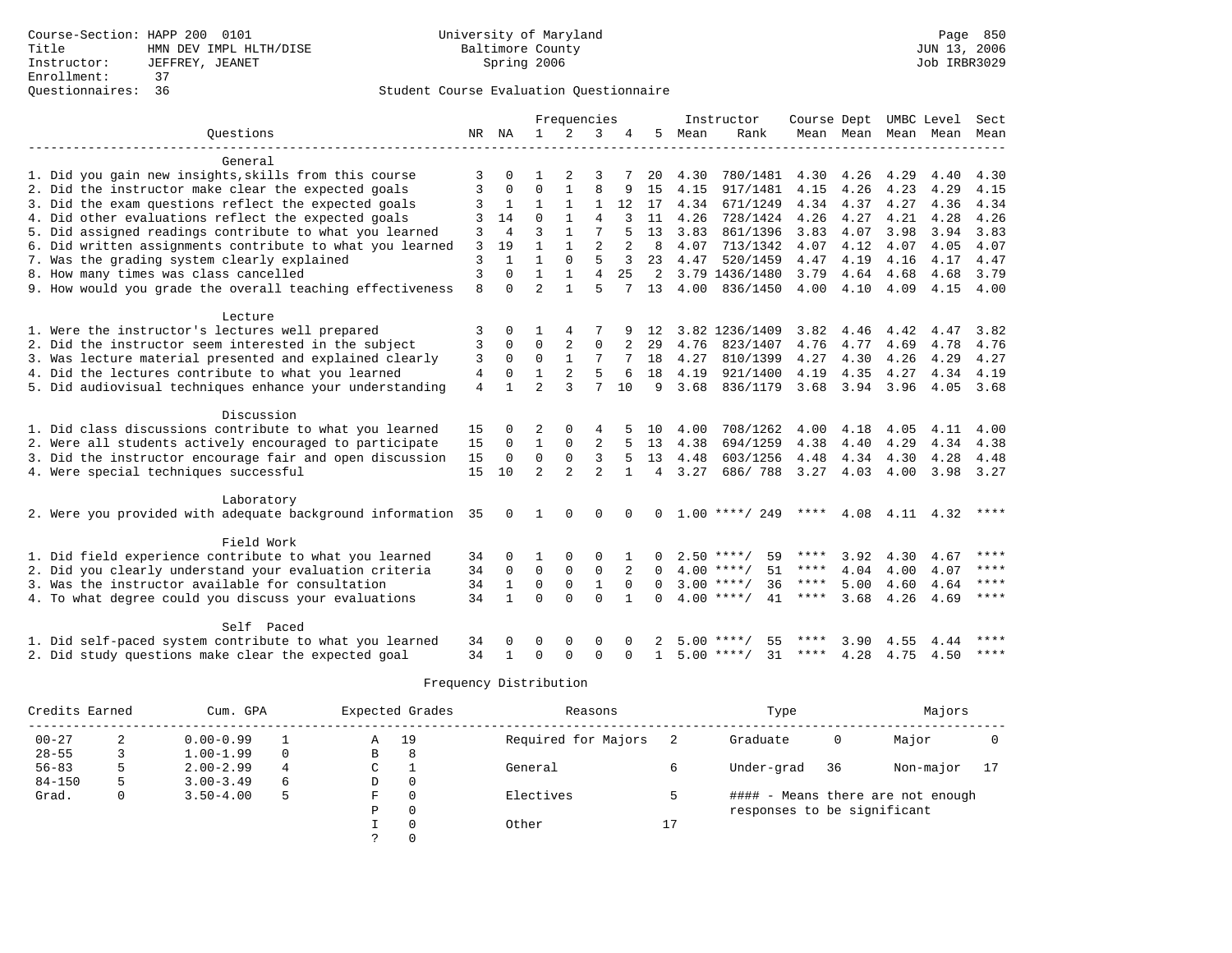|                                                              |    |                            |                          |              | Frequencies    |                |              |      | Instructor               |             |           |      | Course Dept UMBC Level | Sect         |
|--------------------------------------------------------------|----|----------------------------|--------------------------|--------------|----------------|----------------|--------------|------|--------------------------|-------------|-----------|------|------------------------|--------------|
| Questions                                                    |    | NR NA                      | $\mathbf{1}$             | 2            | 3              | 4              | 5            | Mean | Rank                     |             |           |      | Mean Mean Mean Mean    | Mean         |
| General                                                      |    |                            |                          |              |                |                |              |      |                          |             |           |      |                        |              |
| 1. Did you gain new insights, skills from this course        | 1  | $\Omega$                   | $\Omega$                 | 0            | 3              | 9              | 14           | 4.42 | 652/1481                 | 4.42        | 4.26      | 4.29 | 4.45                   | 4.42         |
| 2. Did the instructor make clear the expected goals          | 3  | 0                          | $\Omega$                 | 1            | $\overline{2}$ | 7              | 14           | 4.42 | 646/1481                 | 4.42        | 4.26      | 4.23 | 4.32                   | 4.42         |
| 3. Did the exam questions reflect the expected goals         | 1  | 0                          | 0                        | $\mathbf{1}$ | 5              | 4              | 16           | 4.35 | 671/1249                 | 4.35        | 4.37      | 4.27 | 4.44                   | 4.35         |
| 4. Did other evaluations reflect the expected goals          |    | $\mathbf 0$                | $\Omega$                 | 2            | $\mathbf{1}$   | 7              | 16           |      |                          |             |           |      | 4.35                   |              |
|                                                              | 1  |                            |                          |              |                |                |              | 4.42 | 533/1424                 | 4.42        | 4.27      | 4.21 |                        | 4.42         |
| 5. Did assigned readings contribute to what you learned      | 3  | $\mathbf 0$                | 3                        | $\mathbf{1}$ | $\overline{4}$ | $\overline{a}$ | 14           | 3.96 | 754/1396                 | 3.96        | 4.07      | 3.98 | 4.09                   | 3.96         |
| 6. Did written assignments contribute to what you learned    | 4  | $\overline{2}$<br>$\Omega$ | $\mathbf{1}$<br>$\Omega$ | $\mathbf{0}$ | 4              | $\overline{4}$ | 12           | 4.24 | 557/1342                 | 4.24        | 4.12      | 4.07 | 4.21                   | 4.24         |
| 7. Was the grading system clearly explained                  | 3  |                            |                          | $\mathbf{1}$ | $\overline{a}$ | 5              | 16           | 4.50 | 460/1459                 | 4.50        | 4.19      | 4.16 | 4.25                   | 4.50         |
| 8. How many times was class cancelled                        | 4  | $\Omega$                   | $\Omega$                 | $\Omega$     | $\Omega$       | $\Omega$       | 23           | 5.00 | 1/1480                   | 5.00        | 4.64      | 4.68 | 4.74                   | 5.00         |
| 9. How would you grade the overall teaching effectiveness    | 4  | $\mathbf{1}$               | $\Omega$                 | $\mathbf{1}$ | 4              |                | 10           | 4.18 | 702/1450                 | 4.18        | 4.10      | 4.09 | 4.28                   | 4.18         |
| Lecture                                                      |    |                            |                          |              |                |                |              |      |                          |             |           |      |                        |              |
| 1. Were the instructor's lectures well prepared              | 2  | 0                          | 0                        | 1            | 2              | 7              | 15           | 4.44 | 839/1409                 | 4.44        | 4.46      | 4.42 | 4.51                   | 4.44         |
| 2. Did the instructor seem interested in the subject         | 2  | $\mathbf 0$                | $\Omega$                 | 0            | $\mathbf{1}$   | 2              | 22           | 4.84 | 636/1407                 | 4.84        | 4.77      | 4.69 | 4.79                   | 4.84         |
| 3. Was lecture material presented and explained clearly      | 2  | $\mathbf 0$                | 0                        | $\mathbf{1}$ | 2              | 5              | 17           | 4.52 | 545/1399                 | 4.52        | 4.30      | 4.26 | 4.36                   | 4.52         |
| 4. Did the lectures contribute to what you learned           | 3  | $\mathbf 0$                | $\mathbf 0$              | $\mathbf 0$  | 3              |                | 16           | 4.54 | 551/1400                 | 4.54        | 4.35      | 4.27 | 4.38                   | 4.54         |
| 5. Did audiovisual techniques enhance your understanding     | 4  | $\Omega$                   | $\Omega$                 | $\Omega$     | 3              | 9              | 11           | 4.35 | 378/1179                 |             | 4.35 3.94 | 3.96 | 4.07                   | 4.35         |
|                                                              |    |                            |                          |              |                |                |              |      |                          |             |           |      |                        |              |
| Discussion                                                   |    |                            |                          |              |                |                |              |      |                          |             |           |      |                        |              |
| 1. Did class discussions contribute to what you learned      | 9  | 0                          | $\Omega$                 | 0            | $\Omega$       | 6              | 12           | 4.67 | 264/1262                 | 4.67        | 4.18      | 4.05 | 4.33                   | 4.67         |
| 2. Were all students actively encouraged to participate      | 9  | $\mathbf 0$                | $\mathbf 0$              | $\mathbf{0}$ | $\Omega$       | 3              | 15           | 4.83 | 276/1259                 | 4.83        | 4.40      | 4.29 | 4.57                   | 4.83         |
| 3. Did the instructor encourage fair and open discussion     | 9  | $\mathbf 0$                | $\mathbf 0$              | 1            | 0              | $\mathbf{1}$   | 16           | 4.78 | 332/1256                 | 4.78        | 4.34      | 4.30 | 4.60                   | 4.78         |
| 4. Were special techniques successful                        | 9  | 5                          | $\Omega$                 | $\mathbf{1}$ | $\overline{4}$ | $\mathbf 1$    | 7            | 4.08 | 377/ 788                 | 4.08        | 4.03      | 4.00 | 4.26                   | 4.08         |
| Laboratory                                                   |    |                            |                          |              |                |                |              |      |                          |             |           |      |                        |              |
| 2. Were you provided with adequate background information 25 |    | 0                          | 0                        | 0            | 0              | 1              |              |      | $1 \quad 4.50$ ****/ 249 | ****        |           |      | 4.08 4.11 3.87         | ****         |
|                                                              |    |                            |                          |              |                |                |              |      |                          |             |           |      |                        |              |
| Seminar                                                      |    |                            |                          |              |                |                |              |      |                          |             |           |      |                        |              |
| 1. Were assigned topics relevant to the announced theme      | 25 | 1                          | $\Omega$                 | 0            | $\Omega$       | 1              | 0            |      | $4.00$ ****/<br>68       | ****        | 4.66      | 4.49 | 4.68                   |              |
| 2. Was the instructor available for individual attention     | 25 | 1                          | $\mathbf 0$              | 0            | $\mathbf{1}$   | $\Omega$       | $\Omega$     |      | $3.00$ ****/<br>69       | ****        | 4.26      | 4.53 | 4.64                   | ****<br>**** |
| 3. Did research projects contribute to what you learned      | 25 | $\mathbf{1}$               | $\mathbf 0$              | $\mathbf 0$  | $\mathbf 0$    | 1              | $\Omega$     |      | $4.00$ ****/<br>63       | $***$ * * * | 4.24      | 4.44 | 4.49                   | ****         |
| 4. Did presentations contribute to what you learned          | 25 | $\mathbf 0$                | $\mathbf 0$              | $\mathbf{0}$ | $\mathbf 0$    | 1              | $\mathbf{1}$ |      | $4.50$ ****/<br>69       | $***$ * * * | 4.19      | 4.35 | 4.53                   |              |
| 5. Were criteria for grading made clear                      | 25 | $\mathbf 0$                | $\mathbf 0$              | $\Omega$     | $\mathbf 0$    | $\mathbf{1}$   | $\mathbf{1}$ |      | $4.50$ ****/<br>68       | $***$ * * * | 3.98      | 3.92 | 4.10                   | ****         |
| Field Work                                                   |    |                            |                          |              |                |                |              |      |                          |             |           |      |                        |              |
| 1. Did field experience contribute to what you learned       | 25 | 0                          | 0                        | 0            | 0              | 1              | 1            |      | $4.50$ ****/<br>59       |             | 3.92      | 4.30 | 4.93                   | ****         |
| 2. Did you clearly understand your evaluation criteria       | 25 | 0                          | 0                        | 0            | $\mathbf 0$    | 2              | $\Omega$     |      | 51<br>$4.00$ ****/       | ****        | 4.04      | 4.00 | 4.56                   | ****         |
| 3. Was the instructor available for consultation             | 25 | $\mathbf{1}$               | $\mathbf 0$              | $\mathbf 0$  | $\mathbf 0$    | $\mathbf{1}$   | $\Omega$     |      | 36<br>$4.00$ ****/       | ****        | 5.00      | 4.60 | 4.91                   | ****         |
| 4. To what degree could you discuss your evaluations         | 25 | $\mathbf{1}$               | $\mathbf 0$              | $\mathsf 0$  | $\mathbf{1}$   | $\mathbf 0$    | $\Omega$     | 3.00 | $***$ /<br>41            | ****        | 3.68      | 4.26 | 4.72                   | ****         |
| 5. Did conferences help you carry out field activities       |    | $\mathbf{1}$               | $\Omega$                 | $\Omega$     | $\mathbf{1}$   | $\Omega$       | $\Omega$     |      | 31<br>$3.00$ ****/       | ****        | 3.50      | 4.42 | 4.83                   | $***$        |
|                                                              |    |                            |                          |              |                |                |              |      |                          |             |           |      |                        |              |
| Self Paced                                                   |    |                            |                          |              |                |                |              |      |                          |             |           |      |                        | $***$        |
| 1. Did self-paced system contribute to what you learned      | 25 | 0                          | 0                        | 0            | $\Omega$       | 2              | 0            | 4.00 | $***/$<br>55             | ****        | 3.90      | 4.55 | 4.86                   | $***$        |
| 2. Did study questions make clear the expected goal          | 25 | $\mathbf{1}$               | $\mathbf 0$              | $\mathbf{0}$ | $\mathbf 0$    | 1              | $\Omega$     | 4.00 | 31<br>$***/$             | ****        | 4.28      | 4.75 | 5.00                   |              |
| 3. Were your contacts with the instructor helpful            | 25 | 1                          | $\mathbf 0$              | 0            | $\mathbf{1}$   | $\Omega$       | $\Omega$     |      | $3.00$ ****/<br>51       | ****        | 4.42      | 4.65 | 4.71                   | $***$ * * *  |
| 4. Was the feedback/tutoring by proctors helpful             | 25 | $\mathbf{1}$               | $\Omega$                 | $\Omega$     | 1              | $\Omega$       | $\Omega$     |      | $3.00$ ****/<br>34       | $***$ * * * | 4.50      | 4.83 | 5.00                   | $***$        |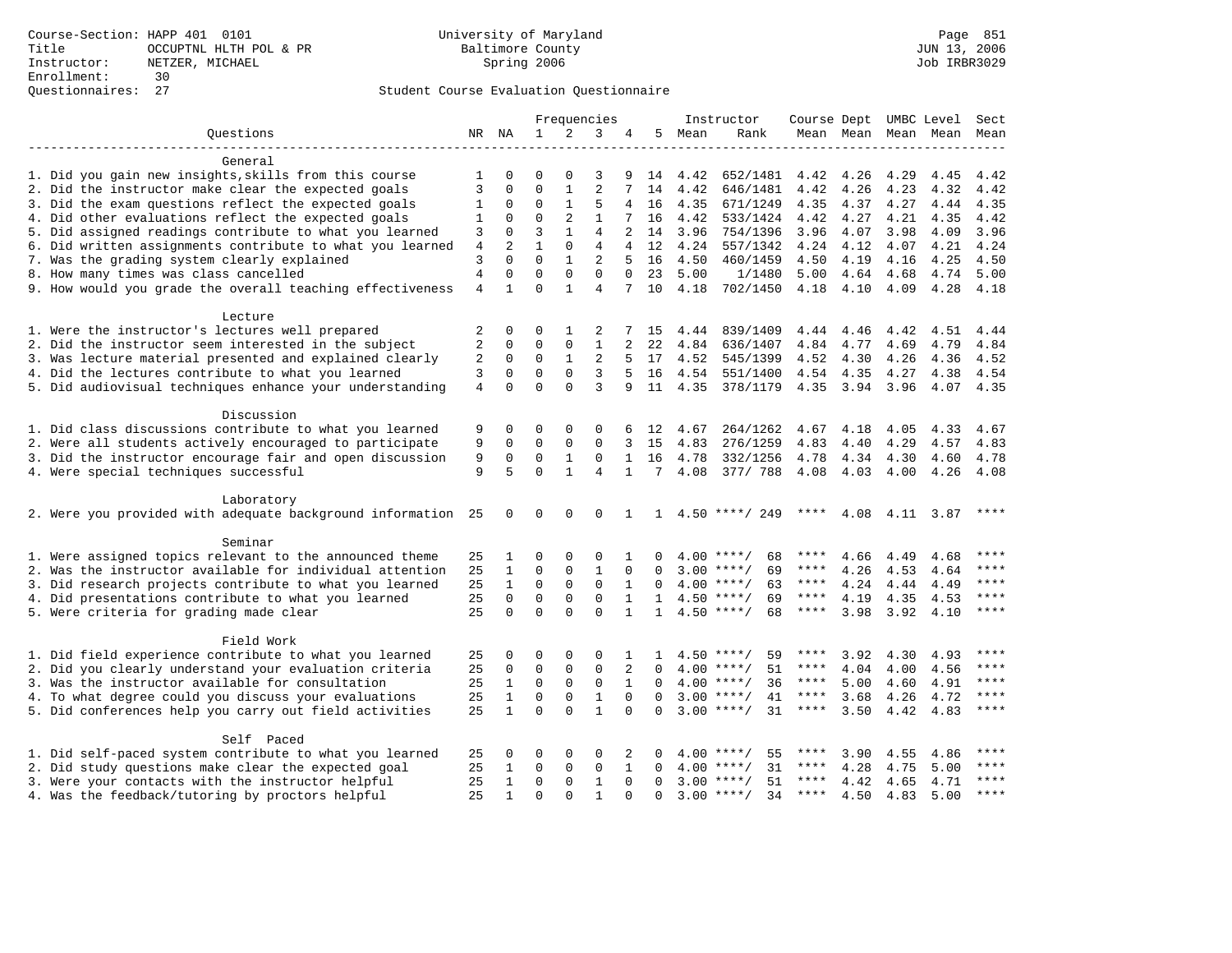| Course-Section: HAPP 401 0101 |                        | University of Maryland                  | Page 851     |
|-------------------------------|------------------------|-----------------------------------------|--------------|
| Title                         | OCCUPTNL HLTH POL & PR | Baltimore County                        | JUN 13, 2006 |
| Instructor:                   | NETZER, MICHAEL        | Spring 2006                             | Job IRBR3029 |
| Enrollment:                   | 30                     |                                         |              |
| Ouestionnaires: 27            |                        | Student Course Evaluation Ouestionnaire |              |

| Credits Earned |   | Cum. GPA      |    |             | Expected Grades | Reasons             |    | Type                        |    | Majors                            |     |
|----------------|---|---------------|----|-------------|-----------------|---------------------|----|-----------------------------|----|-----------------------------------|-----|
| $00 - 27$      |   | $0.00 - 0.99$ |    | Α           | 14              | Required for Majors |    | Graduate                    | 0  | Major                             |     |
| $28 - 55$      |   | $1.00 - 1.99$ |    | В           |                 |                     |    |                             |    |                                   |     |
| $56 - 83$      | 2 | $2.00 - 2.99$ | 2  | $\sim$<br>◡ | 0               | General             |    | Under-grad                  | 27 | Non-major                         | -11 |
| $84 - 150$     | 9 | $3.00 - 3.49$ | 11 | D           | 0               |                     |    |                             |    |                                   |     |
| Grad.          | 0 | $3.50 - 4.00$ | -2 | F           |                 | Electives           |    |                             |    | #### - Means there are not enough |     |
|                |   |               |    | Ρ           | 0               |                     |    | responses to be significant |    |                                   |     |
|                |   |               |    |             | $\Omega$        | Other               | 16 |                             |    |                                   |     |
|                |   |               |    | っ           | 0               |                     |    |                             |    |                                   |     |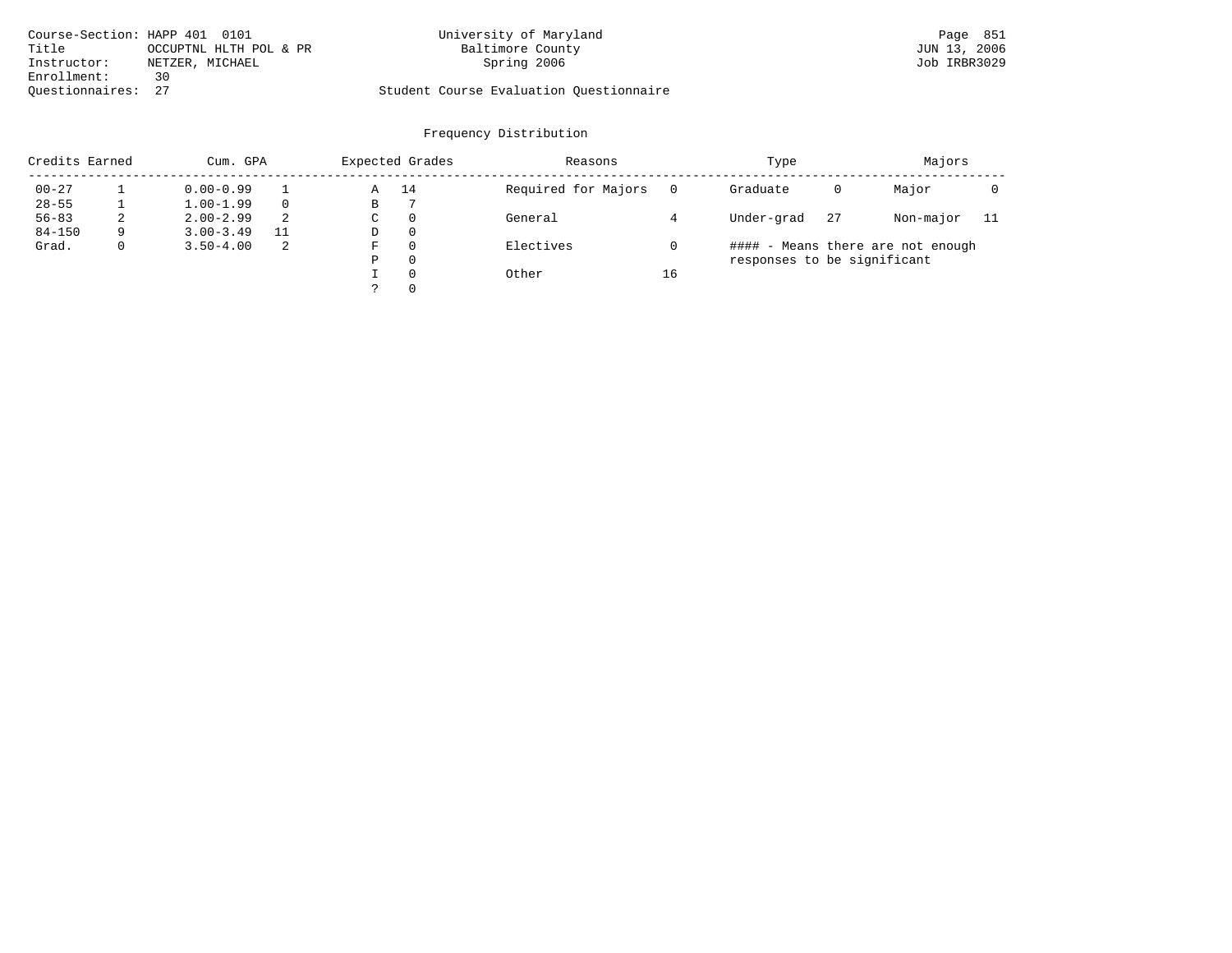|                                                                                                          |                  |             |                | Frequencies  |                |              |              |              | Instructor                 |              |              |      | Course Dept UMBC Level Sect |           |
|----------------------------------------------------------------------------------------------------------|------------------|-------------|----------------|--------------|----------------|--------------|--------------|--------------|----------------------------|--------------|--------------|------|-----------------------------|-----------|
| Ouestions                                                                                                |                  | NR NA       | $\mathbf{1}$   | 2            | 3              |              | 5            | Mean         | Rank                       |              |              |      | Mean Mean Mean Mean         | Mean      |
| General                                                                                                  |                  |             |                |              |                |              |              |              |                            |              |              |      |                             |           |
| 1. Did you gain new insights, skills from this course                                                    | 0                | 0           | $\Omega$       | $\Omega$     | 1              | 5            | 15           | 4.67         | 395/1481                   | 4.67         | 4.26         | 4.29 | 4.45                        | 4.67      |
| 2. Did the instructor make clear the expected goals                                                      | $\Omega$         | 0           | $\Omega$       | $\Omega$     | $\mathbf{1}$   | 9            | 11           | 4.48         | 560/1481                   | 4.48         | 4.26         | 4.23 | 4.32                        | 4.48      |
| 3. Did the exam questions reflect the expected goals                                                     | 0                | 0           | $\Omega$       | $\Omega$     | $\overline{2}$ | 3            | 16           | 4.67         | 334/1249                   | 4.67         | 4.37         | 4.27 | 4.44                        | 4.67      |
| 4. Did other evaluations reflect the expected goals                                                      | $\Omega$         | 0           | $\Omega$       | $\Omega$     | 1              | 11           | 9            | 4.38         | 582/1424                   | 4.38         | 4.27         | 4.21 | 4.35                        | 4.38      |
| 5. Did assigned readings contribute to what you learned                                                  |                  | $\Omega$    | $\Omega$       | $\Omega$     | $\mathbf{1}$   |              | 15           | 4.67         | 193/1396                   | 4.67         | 4.07         | 3.98 | 4.09                        | 4.67      |
|                                                                                                          | 0<br>$\mathsf 0$ | 0           | $\Omega$       | $\mathbf{1}$ | $\mathbf{1}$   | 7            | 12           |              |                            |              | 4.12         | 4.07 | 4.21                        | 4.43      |
| 6. Did written assignments contribute to what you learned<br>7. Was the grading system clearly explained | $\mathbf 0$      | $\Omega$    | $\Omega$       | $\Omega$     | $\mathbf 0$    | 5            | 16           | 4.43<br>4.76 | 384/1342                   | 4.43<br>4.76 |              |      | 4.25                        | 4.76      |
| 8. How many times was class cancelled                                                                    | $\mathbf{1}$     | 0           | $\Omega$       | $\Omega$     | $\mathbf{1}$   | 13           | 6            |              | 189/1459<br>4.25 1215/1480 | 4.25         | 4.19<br>4.64 | 4.16 | 4.74                        | 4.25      |
|                                                                                                          | $\overline{4}$   | $\Omega$    | $\Omega$       | $\Omega$     | $\mathbf{1}$   | 10           | 6            | 4.29         |                            |              |              | 4.68 |                             |           |
| 9. How would you grade the overall teaching effectiveness                                                |                  |             |                |              |                |              |              |              | 588/1450                   | 4.29         | 4.10         | 4.09 | 4.28                        | 4.29      |
| Lecture                                                                                                  |                  |             |                |              |                |              |              |              |                            |              |              |      |                             |           |
| 1. Were the instructor's lectures well prepared                                                          | 1                | 0           | $\Omega$       | $\Omega$     | 1              | 5            | 14           | 4.65         | 574/1409                   | 4.65         | 4.46         | 4.42 | 4.51                        | 4.65      |
| 2. Did the instructor seem interested in the subject                                                     | $\mathbf{1}$     | $\mathbf 0$ | $\mathbf{0}$   | 0            | $\mathbf{1}$   | $\Omega$     | 19           | 4.90         | 500/1407                   | 4.90         | 4.77         | 4.69 | 4.79                        | 4.90      |
| 3. Was lecture material presented and explained clearly                                                  | 1                | $\Omega$    | 0              | 0            | 3              | 2            | 15           | 4.60         | 459/1399                   | 4.60         | 4.30         | 4.26 | 4.36                        | 4.60      |
| 4. Did the lectures contribute to what you learned                                                       | 1                | $\Omega$    | $\Omega$       | $\Omega$     | $\mathbf 0$    | 8            | 12           | 4.60         | 492/1400                   | 4.60         | 4.35         | 4.27 | 4.38                        | 4.60      |
| 5. Did audiovisual techniques enhance your understanding                                                 | $\overline{a}$   | $\Omega$    | $\Omega$       | $\Omega$     | $\overline{2}$ | 4            | 13           | 4.58         | 223/1179                   | 4.58         | 3.94         | 3.96 |                             | 4.07 4.58 |
|                                                                                                          |                  |             |                |              |                |              |              |              |                            |              |              |      |                             |           |
| Discussion                                                                                               |                  |             |                |              |                |              |              |              |                            |              |              |      |                             |           |
| 1. Did class discussions contribute to what you learned                                                  | 8                | 0           | 1              | $\Omega$     | 3              | 4            | 5            | 3.92         | 779/1262                   | 3.92         | 4.18         | 4.05 | 4.33                        | 3.92      |
| 2. Were all students actively encouraged to participate                                                  | 8                | 0           | 0              | 1            | 1              | $\mathbf{1}$ | 10           | 4.54         | 564/1259                   | 4.54         | 4.40         | 4.29 | 4.57                        | 4.54      |
| 3. Did the instructor encourage fair and open discussion                                                 | 8                | 0           | $\mathbf 0$    | $\mathbf 0$  | $\mathbf 0$    | 4            | 9            | 4.69         | 428/1256                   | 4.69         | 4.34         | 4.30 | 4.60                        | 4.69      |
| 4. Were special techniques successful                                                                    | 8                | 3           | $\overline{2}$ | $\Omega$     | 3              | $\Omega$     | 5            | 3.60         | 584/788                    | 3.60         | 4.03         | 4.00 | 4.26                        | 3.60      |
| Laboratory                                                                                               |                  |             |                |              |                |              |              |              |                            |              |              |      |                             |           |
| 2. Were you provided with adequate background information                                                | 20               | 0           | $\mathbf 0$    | $\Omega$     | $\Omega$       | $\Omega$     | $\mathbf{1}$ |              | $5.00$ ****/ 249           | ****         | 4.08         | 4.11 | 3.87                        | ****      |
| Seminar                                                                                                  |                  |             |                |              |                |              |              |              |                            |              |              |      |                             |           |
| 1. Were assigned topics relevant to the announced theme                                                  | 20               | 0           | $\Omega$       | $\Omega$     | 0              | $\Omega$     | 1.           |              | $5.00$ ****/<br>68         | ****         | 4.66         | 4.49 | 4.68                        | ****      |
| 2. Was the instructor available for individual attention                                                 | 20               | $\mathbf 0$ | $\mathbf 0$    | 0            | $\mathbf{1}$   | $\Omega$     | $\Omega$     |              | $3.00$ ****/<br>69         | ****         | 4.26         | 4.53 | 4.64                        | ****      |
| 3. Did research projects contribute to what you learned                                                  | 20               | $\mathbf 0$ | $\mathbf 0$    | $\mathsf 0$  | $\mathbf 0$    | $\Omega$     | $\mathbf{1}$ |              | $5.00$ ****/<br>63         | $***$ * * *  | 4.24         | 4.44 | 4.49                        | ****      |
| 4. Did presentations contribute to what you learned                                                      | 20               | $\mathbf 0$ | $\mathbf 0$    | $\Omega$     | $\Omega$       | $\mathbf{1}$ | $\Omega$     |              | $4.00$ ****/<br>69         | $***$ * *    | 4.19         | 4.35 | 4.53                        | $***$     |
| 5. Were criteria for grading made clear                                                                  | 20               | $\Omega$    | $\Omega$       | $\Omega$     | $\Omega$       | $\mathbf{1}$ | $\Omega$     |              | $4.00$ ****/<br>68         | ****         | 3.98         | 3.92 | 4.10                        | $***$     |
|                                                                                                          |                  |             |                |              |                |              |              |              |                            |              |              |      |                             |           |
| Field Work                                                                                               |                  |             |                |              |                |              |              |              |                            |              |              |      |                             |           |
| 1. Did field experience contribute to what you learned                                                   | 20               | 0           | $\Omega$       | $\Omega$     | 1              | $\Omega$     | 0            | 3.00         | $***$ /<br>59              | ****         | 3.92         | 4.30 | 4.93                        | ****      |
| 2. Did you clearly understand your evaluation criteria                                                   | 20               | 0           | $\mathbf{0}$   | $\mathbf 0$  | $\mathbf{1}$   | $\Omega$     | $\Omega$     | 3.00         | 51<br>$***$ /              | ****         | 4.04         | 4.00 | 4.56                        | $***$     |
| 3. Was the instructor available for consultation                                                         | 20               | $\Omega$    | $\Omega$       | $\Omega$     | $\Omega$       | $\Omega$     | $\mathbf{1}$ |              | $5.00$ ****/<br>36         | $***$ * * *  | 5.00         | 4.60 | 4.91                        | $***$     |
| Self Paced                                                                                               |                  |             |                |              |                |              |              |              |                            |              |              |      |                             |           |
| 1. Did self-paced system contribute to what you learned                                                  | 20               | 0           | $\Omega$       | $\Omega$     | 1              | $\Omega$     | O            |              | $3.00$ ****/<br>55         | ****         | 3.90         | 4.55 | 4.86                        |           |
| 2. Did study questions make clear the expected goal                                                      | 20               | $\Omega$    | $\mathbf{0}$   | 0            | $\mathbf 0$    | 0            | 1            | 5.00         | 31<br>$***/$               | ****         | 4.28         | 4.75 | 5.00                        | ****      |
| 3. Were your contacts with the instructor helpful                                                        | 20               | $\Omega$    | $\mathbf 0$    | 0            | $\mathbf 0$    | $\mathbf{1}$ | <sup>0</sup> |              | 51<br>$4.00$ ****/         | $***$ * * *  | 4.42         | 4.65 | 4.71                        | ****      |
| 4. Was the feedback/tutoring by proctors helpful                                                         | 20               | $\Omega$    | $\Omega$       | 0            | $\Omega$       | $\mathbf{1}$ | <sup>0</sup> |              | $4.00$ ****/<br>34         | $***$ * * *  | 4.50         | 4.83 | 5.00                        | $***$     |
|                                                                                                          |                  | $\Omega$    | $\Omega$       | $\Omega$     | $\Omega$       | $\Omega$     |              |              | $5.00$ ****/<br>24         | $***$ * * *  |              |      |                             | $***$     |
| 5. Were there enough proctors for all the students                                                       | 20               |             |                |              |                |              | $\mathbf{1}$ |              |                            |              | 4.50         | 4.82 | 5.00                        |           |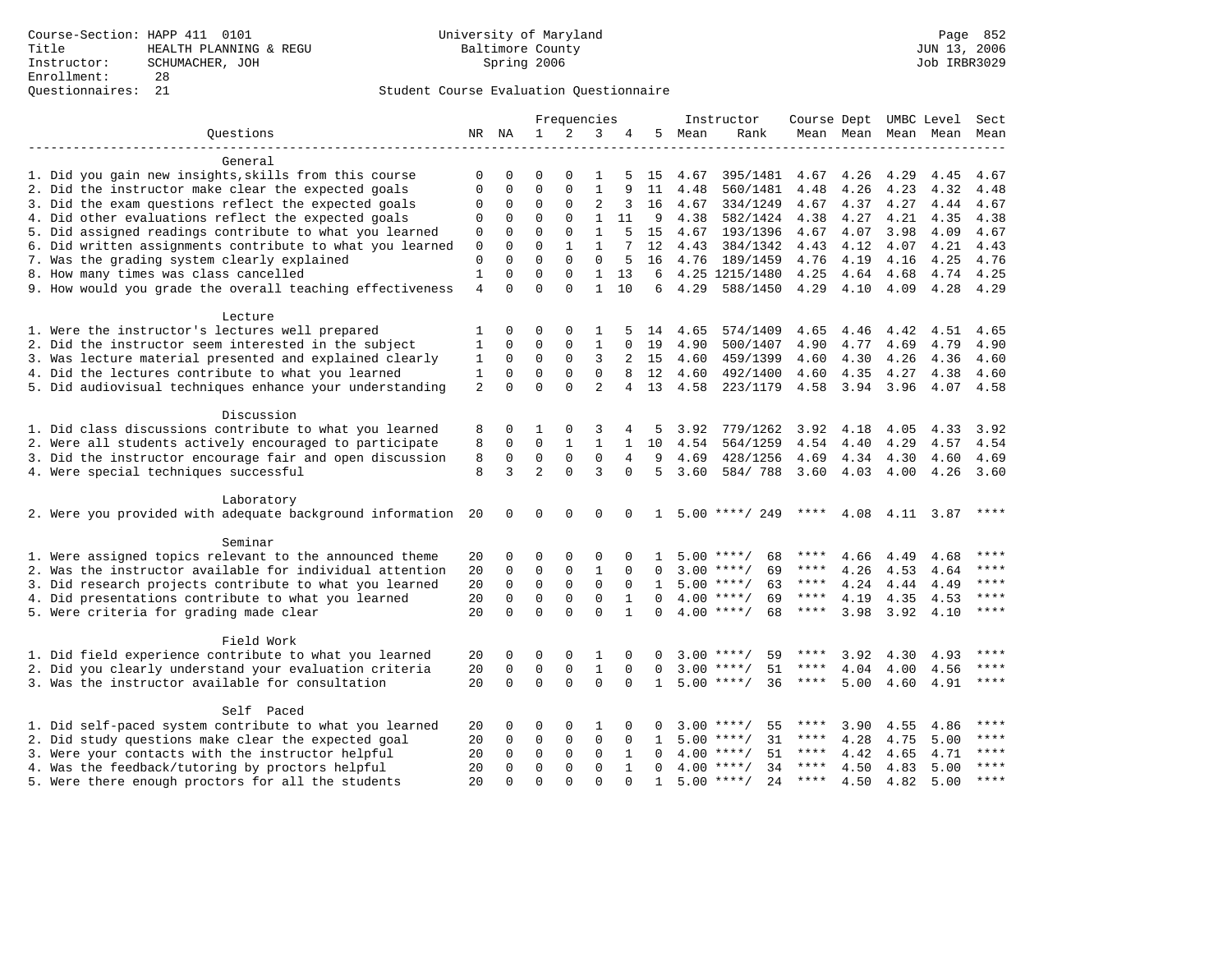| Course-Section: HAPP 411 0101 |                        | University of Maryland                  | Page 852     |
|-------------------------------|------------------------|-----------------------------------------|--------------|
| Title                         | HEALTH PLANNING & REGU | Baltimore County                        | JUN 13, 2006 |
| Instructor:                   | SCHUMACHER, JOH        | Spring 2006                             | Job IRBR3029 |
| Enrollment:                   | 28                     |                                         |              |
| Ouestionnaires:               | 21                     | Student Course Evaluation Questionnaire |              |

| Credits Earned |              | Cum. GPA      |  |   | Expected Grades | Reasons             |    | Type                        |     | Majors                            |  |
|----------------|--------------|---------------|--|---|-----------------|---------------------|----|-----------------------------|-----|-----------------------------------|--|
| $00 - 27$      |              | $0.00 - 0.99$ |  | Α |                 | Required for Majors |    | Graduate                    | 0   | Major                             |  |
| $28 - 55$      | 2            | $1.00 - 1.99$ |  | В |                 |                     |    |                             |     |                                   |  |
| $56 - 83$      |              | $2.00 - 2.99$ |  | C | 3               | General             |    | Under-grad                  | -21 | Non-major                         |  |
| $84 - 150$     |              | $3.00 - 3.49$ |  | D | 0               |                     |    |                             |     |                                   |  |
| Grad.          | $\mathbf{0}$ | $3.50 - 4.00$ |  | F | $\Omega$        | Electives           |    |                             |     | #### - Means there are not enough |  |
|                |              |               |  | P | $\Omega$        |                     |    | responses to be significant |     |                                   |  |
|                |              |               |  |   | $\Omega$        | Other               | 11 |                             |     |                                   |  |
|                |              |               |  |   |                 |                     |    |                             |     |                                   |  |